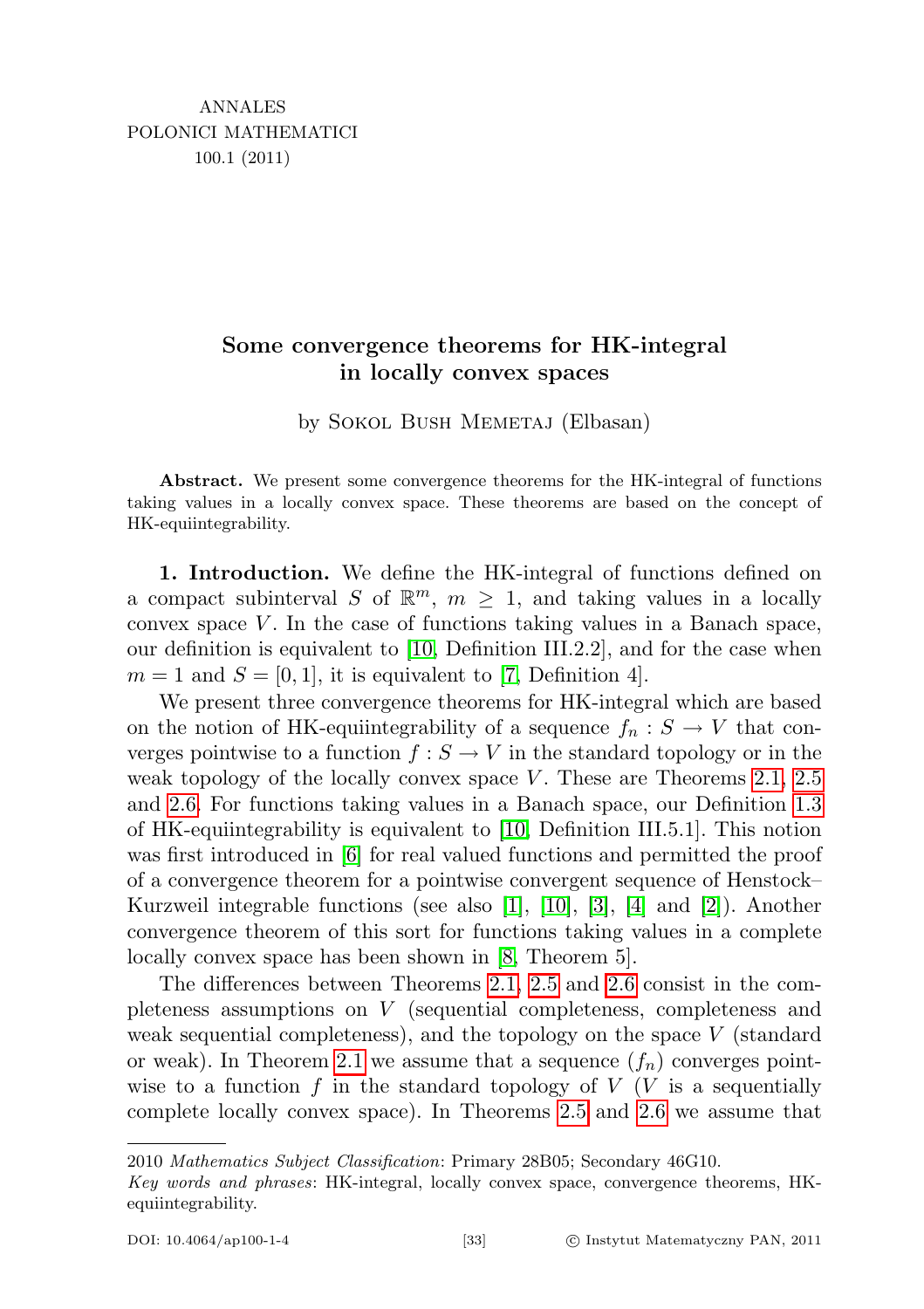$(f_n)$  converges pointwise to f in the weak topology of V, under different completeness assumptions on V .

Theorem [2.1](#page-3-0) is a generalization of [\[10,](#page-10-0) Theorem III.5.2]. For the case when  $m = 1$  and  $S = [0, 1]$ , Theorem [2.5](#page-6-0) was proved in [\[8,](#page-10-1) Theorem 5], by a different approach. It can be proved that Theorem [2.1](#page-3-0) follows from Lemma [2.3](#page-4-0) (the Banach version of Theorem [2.5\)](#page-6-0).

Theorem [2.1](#page-3-0) and Lemma [2.3](#page-4-0) are used in the proof of Theorem [2.6.](#page-7-0) Theorem [2.6](#page-7-0) is useful for the case when  $V$  is weakly sequentially complete but not complete. In this case we use Theorem [2.6](#page-7-0) instead of Theorem [2.5.](#page-6-0) Do locally convex spaces of this type exist? According to [\[5,](#page-9-6) p. 159], there exist locally convex spaces that are reflexive but not complete. Since a reflexive space is semi-reflexive (see [\[9,](#page-10-2) p. 144]), we deduce by [\[9,](#page-10-2) Theorem IV.5.5] that a reflexive locally convex space is weakly quasi-complete. Since a quasi-complete space is sequentially complete or semi-complete, a reflexive locally convex space is weakly sequentially complete. Consequently, there exist locally convex spaces that are weakly sequentially complete but not complete.

Throughout this paper,  $V$  is a locally convex space with its topology  $\tau$  and topological dual V'. By P we denote the family of all continuous seminorms in V; for every  $p \in P$ ,  $\widetilde{V}^p$  denotes the quotient vector space of V with respect to the equivalence relation  $x \sim^p y \Leftrightarrow p(x - y) = 0$ ; the map  $\phi_p: V \to V^p$  is the canonical quotient map, thus  $\phi_p(x)$  is the equivalence class of  $x \in V$  with respect to "∼<sup>p</sup>"; the quotient normed space  $(\tilde{V}^p, \tilde{p})$  is<br>called the *normed* comparent of V, where  $\tilde{p}(A(x)) = p(x)$  for each  $x \in V$ . called the normed component of V, where  $\tilde{p}(\phi_p(x)) = p(x)$  for each  $x \in V$ ; the Banach space  $(\overline{V}^p, \overline{p})$  which is the completion of  $(\widetilde{V}^p, \widetilde{p})$  is called the *Banach component* of  $V$ ;  $V'_p$ ,  $\widetilde{V}'_p$  and  $\overline{V}'_p$  are the topological duals of  $(V, p)$ ,  $(\widetilde{V}^p, \widetilde{p})$  and  $(\overline{V}^p, \overline{p})$ , respectively;  $\sigma(V, V')$  is the weak topology of V. It is easy to see that

(1.1) 
$$
V' = \{ \widetilde{v}'_p \circ \phi_p : \widetilde{v}'_p \in \widetilde{V}'_p, \ p \in P \},
$$

because for every  $v' \in V'$ , we have  $|v'(\cdot)| \in P$ .

For every  $p, q \in P$  such that  $p \leq q$ , we define the map

<span id="page-1-0"></span>
$$
\widetilde{g}_{pq}: \widetilde{V}^q \to \widetilde{V}^p, \quad \widetilde{g}_{pq}(w_q) = w_p, \quad w_q \in \widetilde{V}^q,
$$

where  $w_p = \phi_p(x)$  for some  $x \in w_q$ . Since for every  $y \in w_q$  we have  $\phi_p(y) =$  $w_p$ , the map  $\widetilde{g}_{pq}$  is well defined. It is easily proved that  $\widetilde{g}_{pq}$  is a continuous linear map. We also define the map  $\overline{g}_{pq}$ :  $\overline{V}^q \to \overline{V}^p$  as the continuous linear extension of  $\widetilde{g}_{pq}$ , for every  $p, q \in P$  such that  $p \leq q$ . By  $\varprojlim((\overline{V}^p, \overline{p}), \overline{g}_{pq})$ , we denote the projective limit of the family  $\{(\overline{V}^p, \overline{p}) : p \in P\}$  with respect to the mappings  $\overline{g}_{pq}$   $(p, q \in P, p \leq q)$ . For the definition of the projective limit see [\[9,](#page-10-2) p. 52].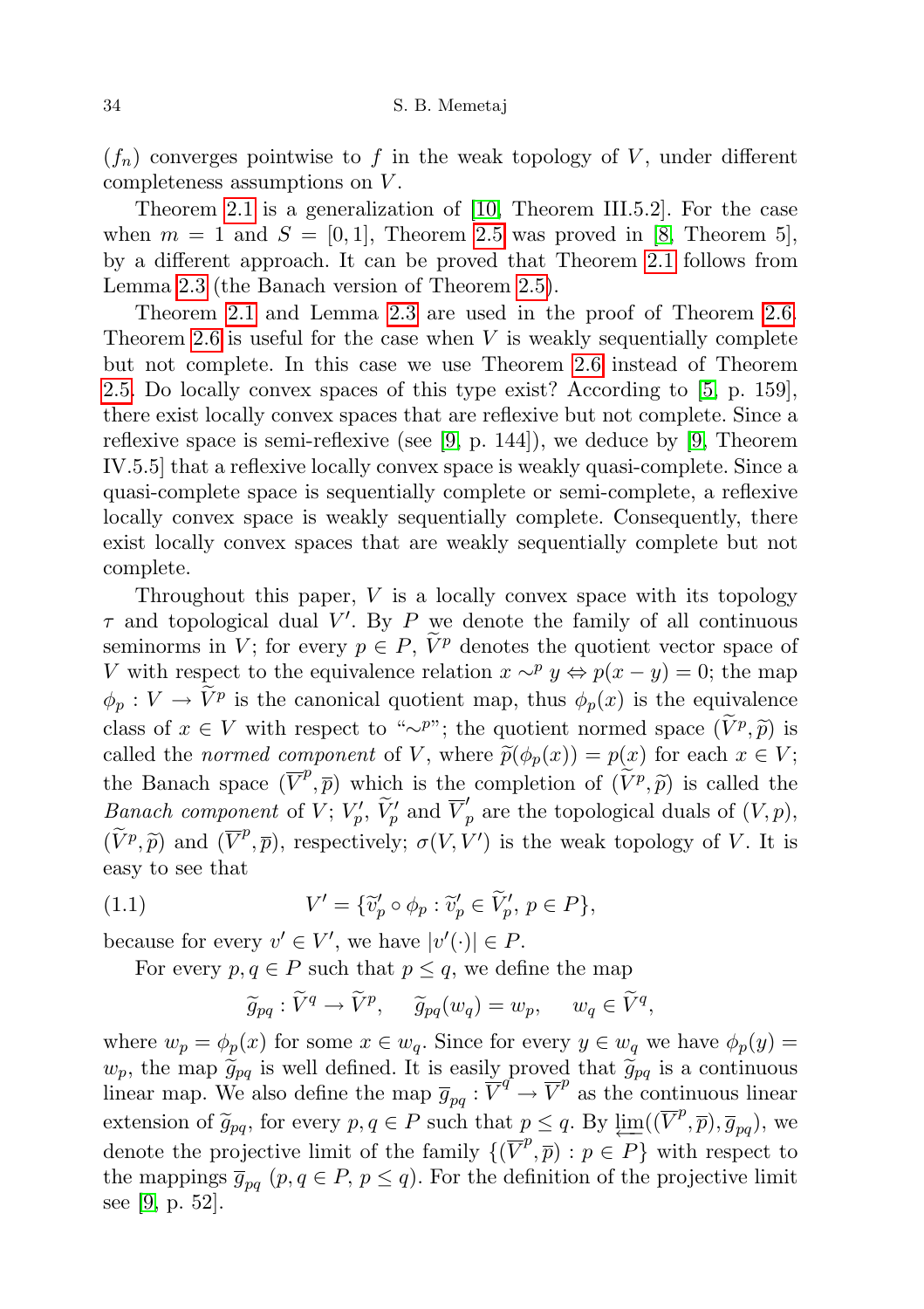Assume that a compact subinterval  $S = [a_1, b_1] \times \cdots \times [a_m, b_m]$  of  $\mathbb{R}^m$ ,  $m \geq 1$ , and a function  $f: S \to V$  are given. Let  $D = \{(s_i, J_i) : i = 1, \ldots, n\}$ be a set such that  $s_i \in S$  and  $J_i$  is a compact subinterval of S for  $i = 1, \ldots, n$ ; then  $D$  is called an  $HK$ -partition of  $S$  if:

- 1.  $\bigcup_{i=1}^{n} J_i = S,$
- 2.  $s_i \in J_i$  for  $i = 1, ..., n$ ,
- 3.  $(J_i)_{i=1}^n$  is a finite sequence of pairwise non-overlapping intervals (i.e., with pairwise disjoint interiors).

A function  $\delta : S \to (0, +\infty)$  is called a *gauge* on S; an HK-partition  $D = \{(s_i, J_i) : i = 1, \dots, n\}$  of S is called  $\delta$ -fine (written  $D \ll \delta$ ) if

$$
J_i \subset B(s_i, \delta(s_i)),
$$

where  $B(s_i, \delta(s_i))$  is the ball in  $\mathbb{R}^m$  centered at  $s_i$  with radius  $\delta(s_i)$ , for  $i = 1, \ldots, n$ . We set

$$
S(f, D) = \sum_{i=1}^{n} f(s_i) \mu_L(J_i),
$$

where  $\mu_L$  is the Lebesgue outer measure in S.

<span id="page-2-1"></span>DEFINITION 1.1. A function  $f : S \to V$  is called HK-integrable in V if there exists a vector  $I_f \in V$  with the following property: for every  $p \in P$ and  $\epsilon > 0$  there exists a gauge  $\delta_{\epsilon}^{(p)}$  on S such that

$$
p(S(f, D) - I_f) < \epsilon
$$

for every HK-partition D of S such that  $D \ll \delta_{\epsilon}^{(p)}$ . Since the family P is separated, the vector  $I_f$  is uniquely determined and it is called the  $HK$ integral of  $f$  on  $S$  in  $V$ , and denoted

$$
(\mathbf{HK}) \int_{S} f = I_f.
$$

From Definition [1.1,](#page-2-1) we obtain Theorem [1.2](#page-2-2) below. This theorem guarantees a simple and important relation between HK-integral in a locally convex space and HK-integral in the normal components of this locally convex space.

<span id="page-2-2"></span>THEOREM 1.2. A function  $f : S \to V$  is HK-integrable in V if and only if there exists a vector  $I_f \in V$  such that for every  $p \in P$  the function  $\phi_p \circ f$ is HK-integrable in the normed component  $(\tilde{V}^p, \tilde{p})$  and

$$
(\mathrm{HK}) \int\limits_{S} \phi_p \circ f = \phi_p(I_f).
$$

<span id="page-2-0"></span>DEFINITION 1.3. A family M of functions  $f : S \to V$  is called HKequiintegrable in V if every  $f \in \mathcal{M}$  is HK-integrable in V and for every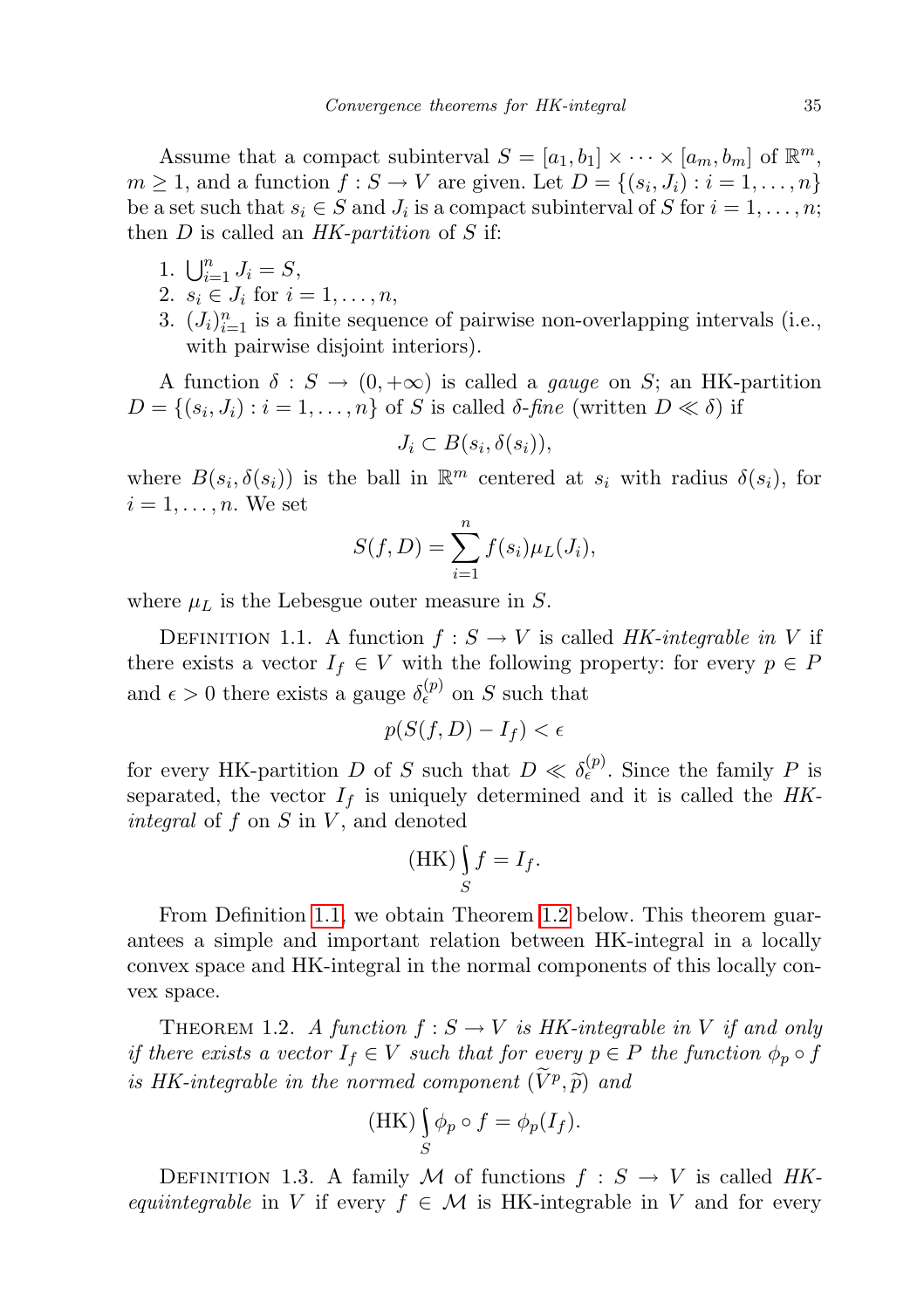$p \in P$  and  $\epsilon > 0$  there exists a gauge  $\delta_{\epsilon}^{(p)}$  on S such that

$$
p(S(f,D) - (HK)\int_{S} f \Big) < \epsilon,
$$

for every HK-partition D of S such that  $D \ll \delta_{\epsilon}^{(p)}$  and for all  $f \in \mathcal{M}$ .

2. Some convergence theorems for the HK-integral. In the first convergence theorem we assume that a sequence  $(f_n)$  converges pointwise to a function  $f$  in  $V$  with respect to the standard topology.

<span id="page-3-0"></span>THEOREM 2.1. Let  $V$  be a sequentially complete locally convex space. If a sequence  $(f_n)$ , where  $f_n : S \to V$ , is HK-equiintegrable in V and converges to a function  $f : S \to V$  in V, then f is HK-integrable in V and

$$
\lim_{n \to \infty} (\text{HK}) \int_{S} f_n = (\text{HK}) \int_{S} f
$$

 $in V$ .

*Proof.* The sequence  $(f_n)$  converges to f in V if and only if for each  $p \in P$  the sequence  $(\phi_p \circ f_n)$  converges to  $\phi_p \circ f$  in the normed component  $(\widetilde{V}^p, \widetilde{p})$ . Therefore,  $(f_n)$  converges to f in V if and only if  $(\phi_p \circ f_n)$  converges to  $\phi \circ f$  in the Banach component  $(\overline{V}^p, \overline{p})$  for each  $p \in P$ to  $\phi_p \circ f$  in the Banach component  $(\overline{V}^p, \overline{p})$ , for each  $p \in P$ .

By Definition [1.3,](#page-2-0) for each  $p \in P$  the sequence  $(\phi_p \circ f_n)$  is HK-equiintegrable in the Banach component  $(\overline{V}^p, \overline{p})$ .

Thus, for each  $p \in P$  the conditions of Theorem III.5.2 in [\[10\]](#page-10-0) are satisfied. Hence, for each  $p \in P$  the function  $\phi_p \circ f$  is HK-integrable in the Banach component  $(\overline{V}^{p}, \overline{p})$  and

(2.1) 
$$
\lim_{n \to \infty} (HK) \int_{S} \phi_p \circ f_n = (HK) \int_{S} \phi_p \circ f
$$

in  $(\overline{V}^p, \overline{p}).$ 

According to Theorem [1.2](#page-2-2) we have

<span id="page-3-1"></span>
$$
(\text{HK}) \int_{S} \phi_p \circ f_n = \phi_p \left( (\text{HK}) \int_{S} f_n \right) \in \widetilde{V}^p
$$

for each  $n \in \mathbb{N}$  and  $p \in P$ . Therefore, for each  $p \in P$  the sequence  $(\phi_p((HK)\int_S f_n))$  is a Cauchy sequence in  $(\tilde{V}^p, \tilde{p})$ . Hence  $((HK)\int_S f_n)$  is a Cauchy sequence in the sequentially complete locally convex space K and Cauchy sequence in the sequentially complete locally convex space V and so it converges to  $I_f \in V$  in V. By [\(2.1\)](#page-3-1), this implies that

$$
\phi_p(I_f) = (HK) \int_S \phi_p \circ f
$$

for every  $p \in P$ . Consequently, by Theorem [1.2,](#page-2-2) the function f is HK-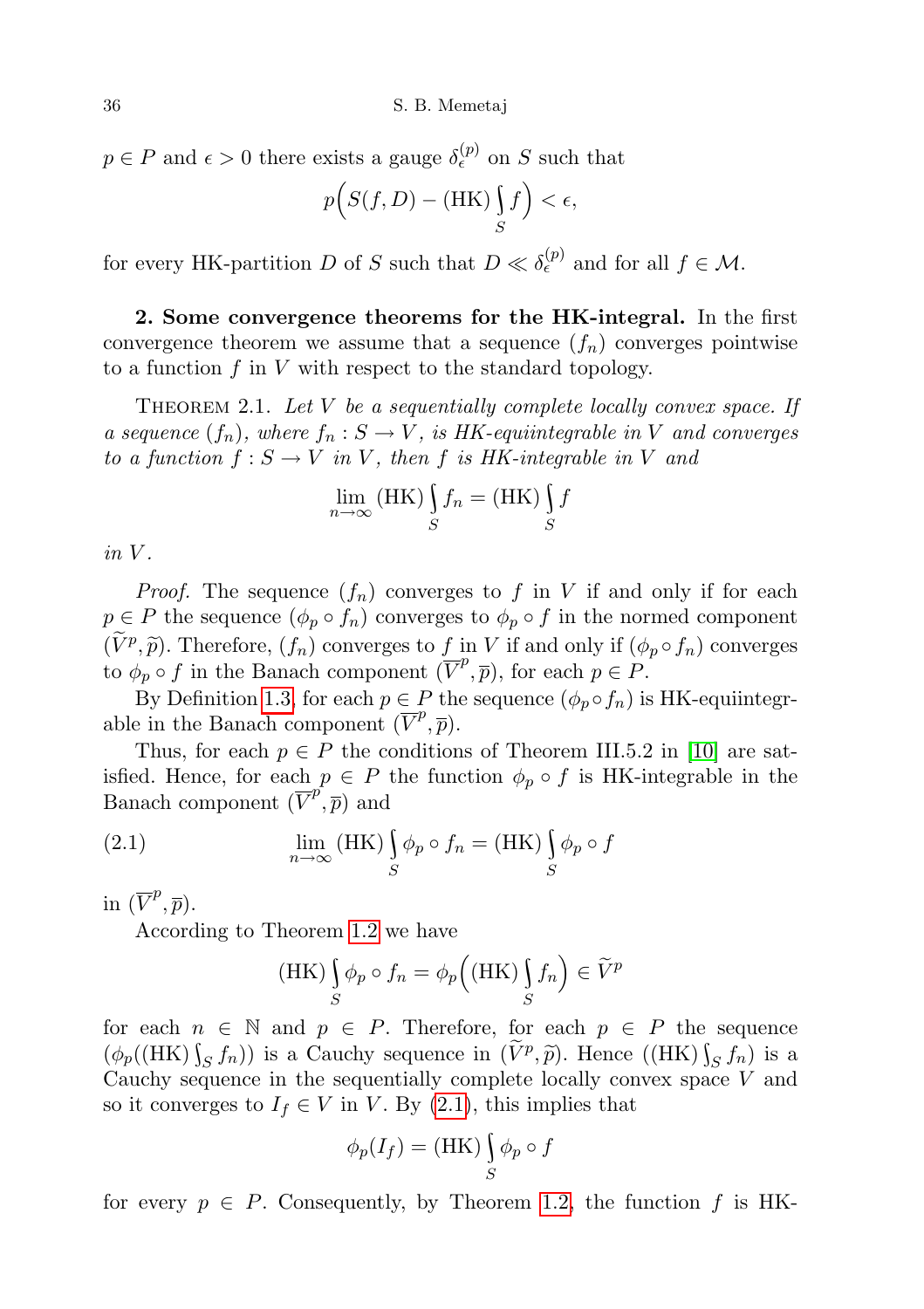integrable in V and

$$
\lim_{n \to \infty} (\textbf{HK}) \int_{S} f_n = (\textbf{HK}) \int_{S} f
$$

in  $V$ .

In Theorems [2.5](#page-6-0) and [2.6](#page-7-0) below we assume that  $(f_n)$  converges pointwise to f in V with respect to the weak topology  $\sigma(V, V')$ . The following lemmas prepare the proof of Theorem [2.5.](#page-6-0)

<span id="page-4-2"></span>LEMMA 2.2. Assume that a locally convex space  $L$  is given and let  $T$ :  $V \to L$  be a continuous linear function. If a function  $f : S \to V$  is HKintegrable in V, then the function  $T(f)$  is HK-integrable in L and

$$
(\text{HK}) \int_{S} T(f) = T((\text{HK}) \int_{S} f).
$$

*Proof.* Let  $Q$  be the family of all continuous seminorms in  $L$ . Let  $q$  be an arbitrary element of  $Q$ . Since  $T$  is a continuous linear function, for a given  $\epsilon > 0$  there exist  $p \in P$  and  $\epsilon' > 0$  such that

(2.2) 
$$
p(x) < \epsilon' \Rightarrow q(T(x)) < \epsilon, \quad x \in V.
$$

According to Definition [1.1,](#page-2-1) there exists a gauge  $\delta_{\epsilon'}^{(p)}$  $\zeta_{\epsilon'}^{(p)}$  on S such that

<span id="page-4-1"></span>
$$
p(S(f,D) - I_f) < \epsilon'
$$

for every HK-partition D of S such that  $D \ll \delta_{\epsilon'}^{(p)}$  $\zeta_{\epsilon'}^{(p)}$ . Therefore, by  $(2.2)$ ,

$$
q(S(T(f), D) - T(I_f)) < \epsilon
$$

for every such D. Because of the arbitrariness of q the function  $T(f)$  is HK-integrable in L and

$$
(\text{HK})\int_{S} T(f) = T((\text{HK})\int_{S} f).
$$

In the next lemma,  $(X, \|\cdot\|)$  is a Banach space,  $X'$  is its topological dual and  $B(X')$  is the closed unit ball in  $X'$ .

<span id="page-4-0"></span>LEMMA 2.3. If the sequence of functions  $f_n : S \to X$  is HK-equiintegrable in  $(X, \|\cdot\|)$  and converges to  $f : S \to X$  in the weak topology  $\sigma(X, X')$ , then f is HK-integrable in  $(X, \|\cdot\|)$  and

$$
\lim_{n \to \infty} (\textbf{HK}) \int_{S} f_n = (\textbf{HK}) \int_{S} f
$$

in the weak topology  $\sigma(X, X')$ .

Proof. According to the definition of HK-equiintegrability in Banach spaces, for a given  $\epsilon > 0$  there exists a gauge  $\delta_{\epsilon}$  on S such that

$$
\left\| S(f_n, D) - (\text{HK}) \int_S f_n \right\| < \epsilon
$$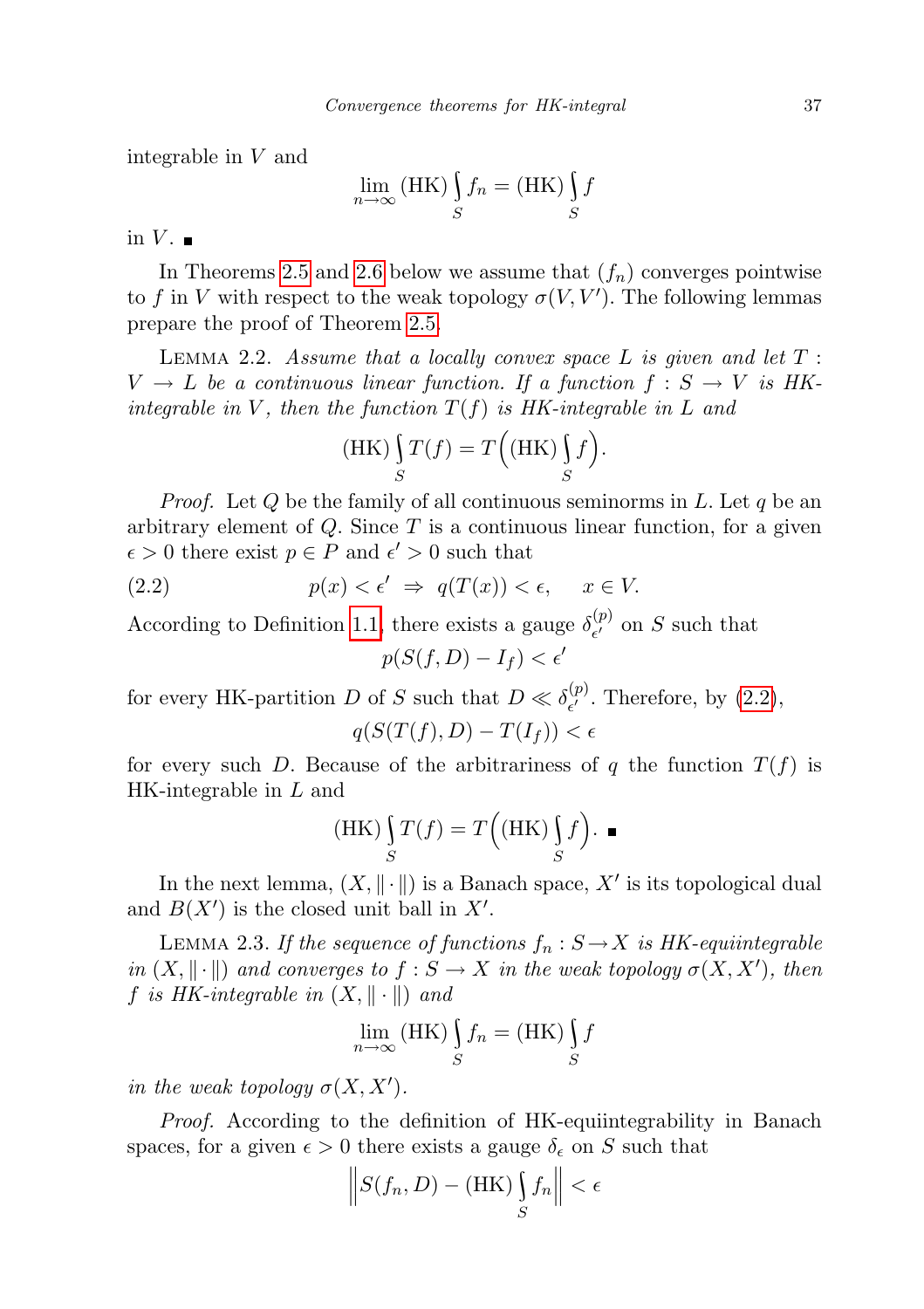for every HK-partition D of S such that  $D \ll \delta_{\epsilon}$  and for all  $n \in \mathbb{N}$ . According to Lemma [2.2,](#page-4-2) for every  $x' \in X'$  the inequality

<span id="page-5-0"></span>
$$
(2.3) \quad \left| S(x'(f_n), D) - (\text{HK}) \int_S x'(f_n) \right| = \left| x' \left( S(f_n, D) - (\text{HK}) \int_S f_n \right) \right| \leq \|x'\| \epsilon
$$

holds for every D as above and for all  $n \in \mathbb{N}$ . Therefore, for every  $x' \in X'$  the sequence  $(x'(f_n))$  is HK-equiintegrable in  $(\mathbb{R}, |\cdot|)$ . Thus, for every  $x' \in X'$  this sequence is HK-equiintegrable in  $(\mathbb{R}, |\cdot|)$  and converges to  $x'(f)$  in  $(\mathbb{R}, |\cdot|)$ . Then, according to [\[10,](#page-10-0) Theorem III.5.2], the function  $x'(f)$  is HK-integrable in  $(\mathbb{R}, |\cdot|)$  and

<span id="page-5-1"></span>(2.4) 
$$
\lim_{n \to \infty} (HK) \int_{S} x'(f_n) = (HK) \int_{S} x'(f)
$$

for every  $x' \in X'$ .

If we prove that the family  $\{x'(f) : x' \in B(X')\}$  is HK-equiintegrable in  $(\mathbb{R}, |\cdot|)$ , then by [\[10,](#page-10-0) Proposition III.5.4] the function f is HK-integrable in  $(X, \|\cdot\|).$ 

Notice that

$$
\begin{aligned} \Big| S(x'(f), D) - (\text{HK}) \Big|_{S} x'(f) \Big| \\ &\leq |S(x'(f), D) - S(x'(f_n), D)| + \Big| S(x'(f_n), D) - (\text{HK}) \Big|_{S} x'(f_n) \Big| \\ &+ \Big| (\text{HK}) \Big|_{S} x'(f_n) - (\text{HK}) \Big|_{S} x'(f) \Big| . \end{aligned}
$$

Assume that an arbitrary  $x' \in B(X')$  and an arbitrary HK-partition D of S such that  $D \ll \delta_{\epsilon}$  are given. Since

$$
\lim_{n \to \infty} S(x'(f_n), D) = S(x'(f), D) \text{ and } \lim_{n \to \infty} (HK) \int_S x'(f_n) = (HK) \int_S x'(f),
$$

there exists  $n_{(x',D)} \in \mathbb{N}$  such that

$$
|S(x'(f_{n_{(x',D)}}), D) - S(x'(f), D)| < \epsilon
$$

and

$$
\left| \left( \mathrm{HK}\right) \int_{S} x'(f_{n_{(x',D)}}) - \left( \mathrm{HK}\right) \int_{S} x'(f) \right| < \epsilon.
$$

Also, by  $(2.3)$ , we have

$$
\left| S(x'(f_{n_{(x',D)}}), D) - (\text{HK}) \int_{S} x'(f_{n_{(x',D)}}) \right| \le \epsilon.
$$

Consequently, because of the arbitrariness of  $x'$  and  $D$ , we see that

$$
\left| S(x'(f), D) - (\text{HK}) \int_{S} x'(f) \right| < 3\epsilon
$$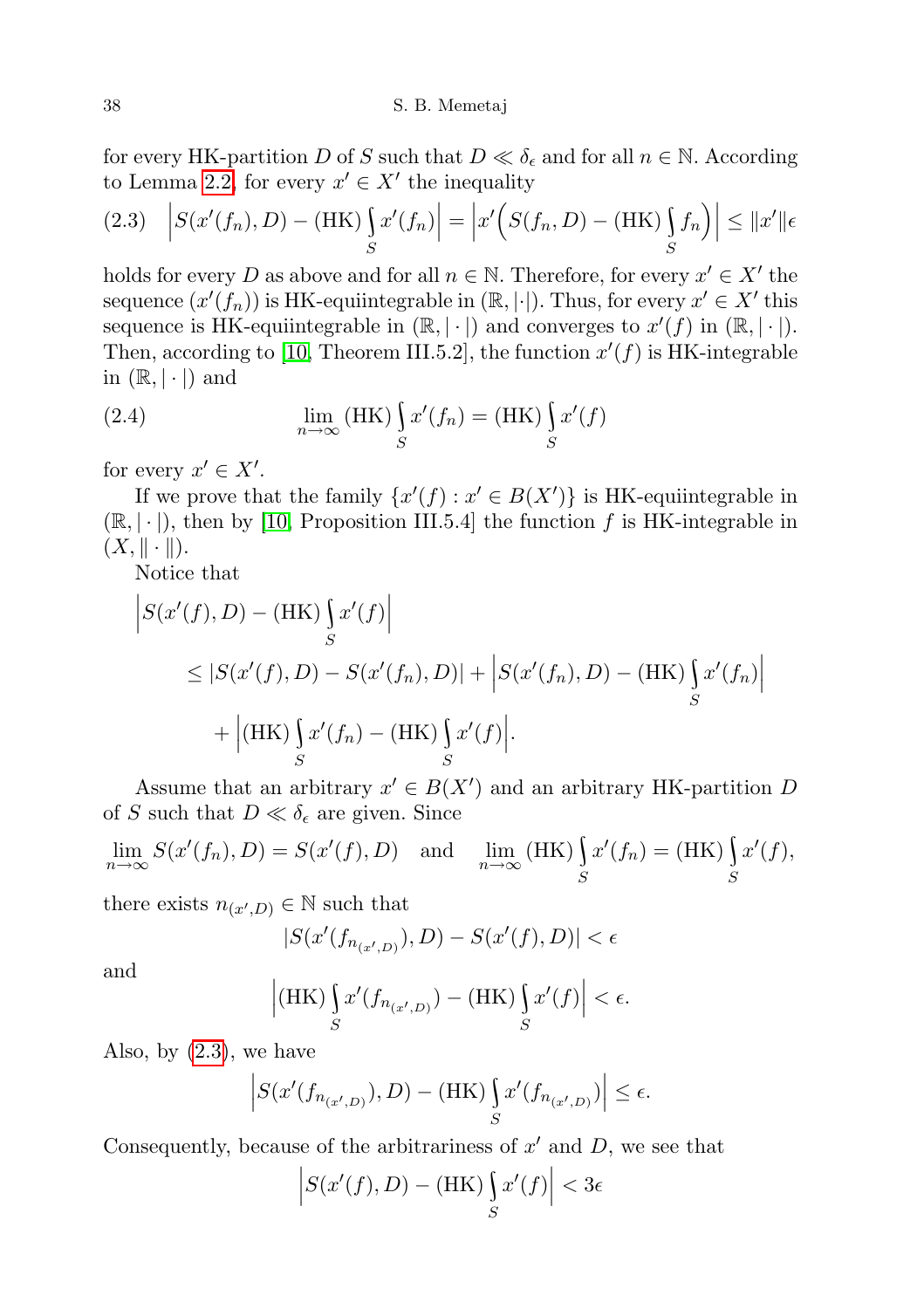for every HK-partition D of S such that  $D \ll \delta_{\epsilon}$  and for all  $x' \in B(X')$ . This means that  $\{x'(f) : x' \in B(X')\}$  is HK-equiintegrable in  $(\mathbb{R}, |\cdot|)$ . Hence, f is HK-integrable in  $(X, \|\cdot\|)$ . According to [\(2.4\)](#page-5-1) and Lemma [2.2,](#page-4-2) we obtain

$$
\lim_{n \to \infty} x'((HK)\int_S f_n) = x'((HK)\int_S f)
$$

for every  $x' \in X'$ . Consequently,

$$
\lim_{n \to \infty} (\text{HK}) \int_{S} f_n = (\text{HK}) \int_{S} f
$$

in the weak topology  $\sigma(X, X')$  and the proof is finished.

<span id="page-6-1"></span>LEMMA 2.4. Let V be a complete locally convex space. A function  $f$ :  $S \to V$  is HK-integrable in V if and only if for every  $p \in P$  the function  $\phi_p \circ f$  is HK-integrable in the Banach component  $(\overline{V}^p, \overline{p})$ . In this case,

$$
\phi_p((HK)\int_S f) = (HK)\int_S \phi_p \circ f
$$

for every  $p \in P$ .

Proof. The "only if" part is easily proved by applying Theorem [1.2.](#page-2-2)

Conversely, assume that for every  $p \in P$  the function  $\phi_p \circ f$  is HKintegrable in  $(\overline{V}^p, \overline{p})$ . We set (HK)  $\int_S \phi_p \circ f = \overline{I}_p$  for  $p \in P$ .

Assume that two arbitrary continuous seminorms p and q such that  $p \leq q$ are given. According to Lemma [2.2,](#page-4-2) we have

$$
\overline{g}_{pq}((HK) \int_{S} \phi_q \circ f) = (HK) \int_{S} (\overline{g}_{pq} \circ \phi_q) \circ f
$$

$$
= (HK) \int_{S} (\widetilde{g}_{pq} \circ \phi_q) \circ f = (HK) \int_{S} \phi_p \circ f
$$

or  $\overline{g}_{pq}(\overline{I}_q) = \overline{I}_p$ . Consequently, we obtain

$$
(\overline{I}_p) \in \varprojlim ((\overline{V}^p, \overline{p}), \overline{g}_{pq}),
$$

and by [\[9,](#page-10-2) Theorem II.5.4], there exists  $I_f \in V$  such that  $\phi_p(I_f) = \overline{I}_p$  for each  $p \in P$ . Hence, by Theorem [1.2,](#page-2-2) the function f is HK-integrable in V and the proof is finished.

Now, we are ready to present the second convergence theorem.

<span id="page-6-0"></span>THEOREM 2.5. Let  $V$  be a complete locally convex space. If a sequence  $(f_n)$ , where  $f_n : S \to V$ , is HK-equiintegrable in V and converges to  $f : S \to V$ in the weak topology  $\sigma(V, V')$ , then f is HK-integrable in V and

$$
\lim_{n \to \infty} (\text{HK}) \int_{S} f_n = (\text{HK}) \int_{S} f
$$

in the weak topology  $\sigma(V, V')$ .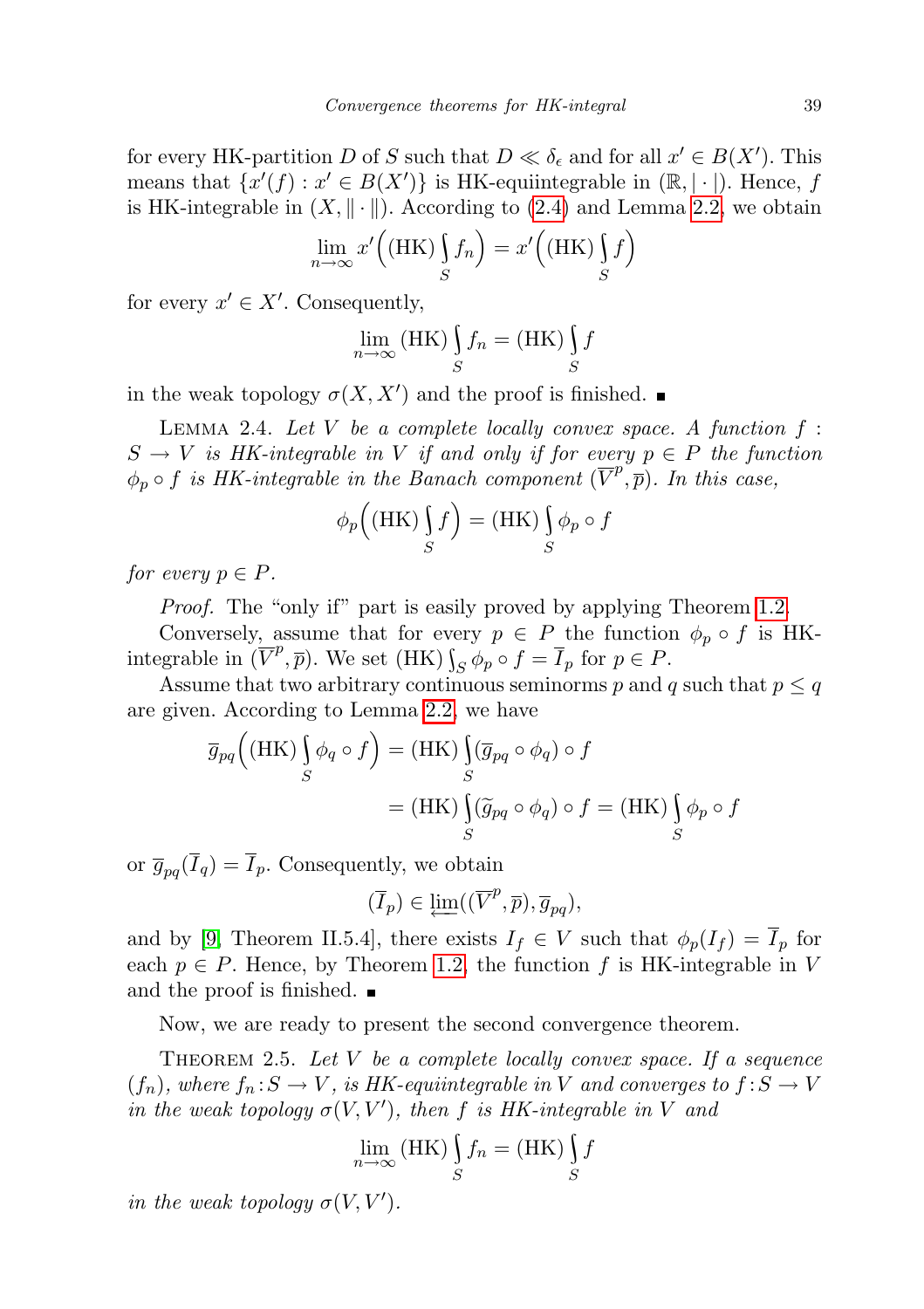40 S. B. Memetaj

*Proof.* According to Definition [1.3,](#page-2-0) the sequence  $(\phi_p \circ f_n)$  is HK-equiintegrable in the Banach component  $(\overline{V}^p, \overline{p})$  for each  $p \in P$ .

By [\(1.1\)](#page-1-0), for every  $p \in P$  the sequence  $(\phi_p \circ f_n)$  converges to  $\phi_p \circ f$  in the normed component  $(V^p, \tilde{p})$  in the weak topology. Therefore, for every  $p \in P$ <br>this sequence also converges to  $\phi$ , o f in the Banach component  $(\overline{V}^p, \overline{p})$  in this sequence also converges to  $\phi_p \circ f$  in the Banach component  $(\overline{\tilde{V}}^p, \overline{p})$  in the weak topology.

Thus, for every  $p \in P$  the conditions of Lemma [2.3](#page-4-0) are satisfied. Hence for every  $p \in P$  the function  $\phi_p \circ f$  is HK-integrable in  $(\overline{V}^p, \overline{p})$  and

<span id="page-7-3"></span>(2.5) 
$$
\lim_{n \to \infty} \overline{v}'_p \left( (\text{HK}) \int_S \phi_p \circ f_n \right) = \overline{v}'_p \left( (\text{HK}) \int_S \phi_p \circ f \right)
$$

for every  $\overline{v}'_p \in \overline{V}'_p$ ,<br>p•

We know that for every  $p \in P$  the function  $\phi_p \circ f$  is HK-integrable in the Banach component  $(\overline{V}^p, \overline{p})$ . Then, by Lemma [2.4,](#page-6-1) f is HK-integrable in V and

<span id="page-7-2"></span>(2.6) 
$$
(HK) \int_{S} \phi_p \circ f = \phi_p ((HK) \int_{S} f) \in \widetilde{V}^p
$$

for every  $p \in P$ . Again by applying Lemma [2.4](#page-6-1) for every  $f_n$ , we also obtain

<span id="page-7-1"></span>(2.7) 
$$
(HK) \int_{S} \phi_p \circ f_n = \phi_p ((HK) \int_{S} f_n) \in \widetilde{V}^p
$$
 for every  $n \in R$ 

for every  $p \in P$ .

Since every  $\overline{v}'_p \in \overline{V}'_p$ p is the continuous extension of an element  $\widetilde{v}'_p \in \widetilde{V}'_p$ ,<br>i) it follows that for every  $p \in P$  the couplity by [\(2.7\)](#page-7-1), [\(2.6\)](#page-7-2) and [\(2.5\)](#page-7-3) it follows that for every  $p \in P$ , the equality

<span id="page-7-4"></span>(2.8) 
$$
\lim_{n \to \infty} (\widetilde{v}_p' \circ \phi_p) \Big( (\mathbf{HK}) \int_S f_n \Big) = (\widetilde{v}_p' \circ \phi_p) \Big( (\mathbf{HK}) \int_S f \Big)
$$

holds for every  $\widetilde{v}'_p \in \widetilde{V}'_p$ .<br>Now let  $v'$  be an arl

Now, let  $v'$  be an arbitrary element of  $V'$ . According to [\(1.1\)](#page-1-0), there exist  $p \in P$  and  $\widetilde{v}'_p \in \widetilde{V}'_p$  such that  $v' = \widetilde{v}'_p \circ \phi_p$ . The last equality together with [\(2.8\)](#page-7-4) implies

$$
\lim_{n \to \infty} v' \Big( (\text{HK}) \int_S f_n \Big) = v' \Big( (\text{HK}) \int_S f \Big)
$$

for every  $v' \in V'$  and the proof is finished.

Finally, we present the third convergence theorem.

<span id="page-7-0"></span>THEOREM 2.6. Let  $V$  be a locally convex space which is sequentially complete with respect to the weak topology  $\sigma(V, V')$ . If a sequence  $(f_n)$ , where  $f_n : S \to V$ , is HK-equiintegrable in V and converges pointwise to the function  $f : S \to V$  in the weak topology, then f is HK-integrable in V and

$$
\lim_{n \to \infty} (\textbf{HK}) \int_{S} f_n = (\textbf{HK}) \int_{S} f
$$

in the weak topology.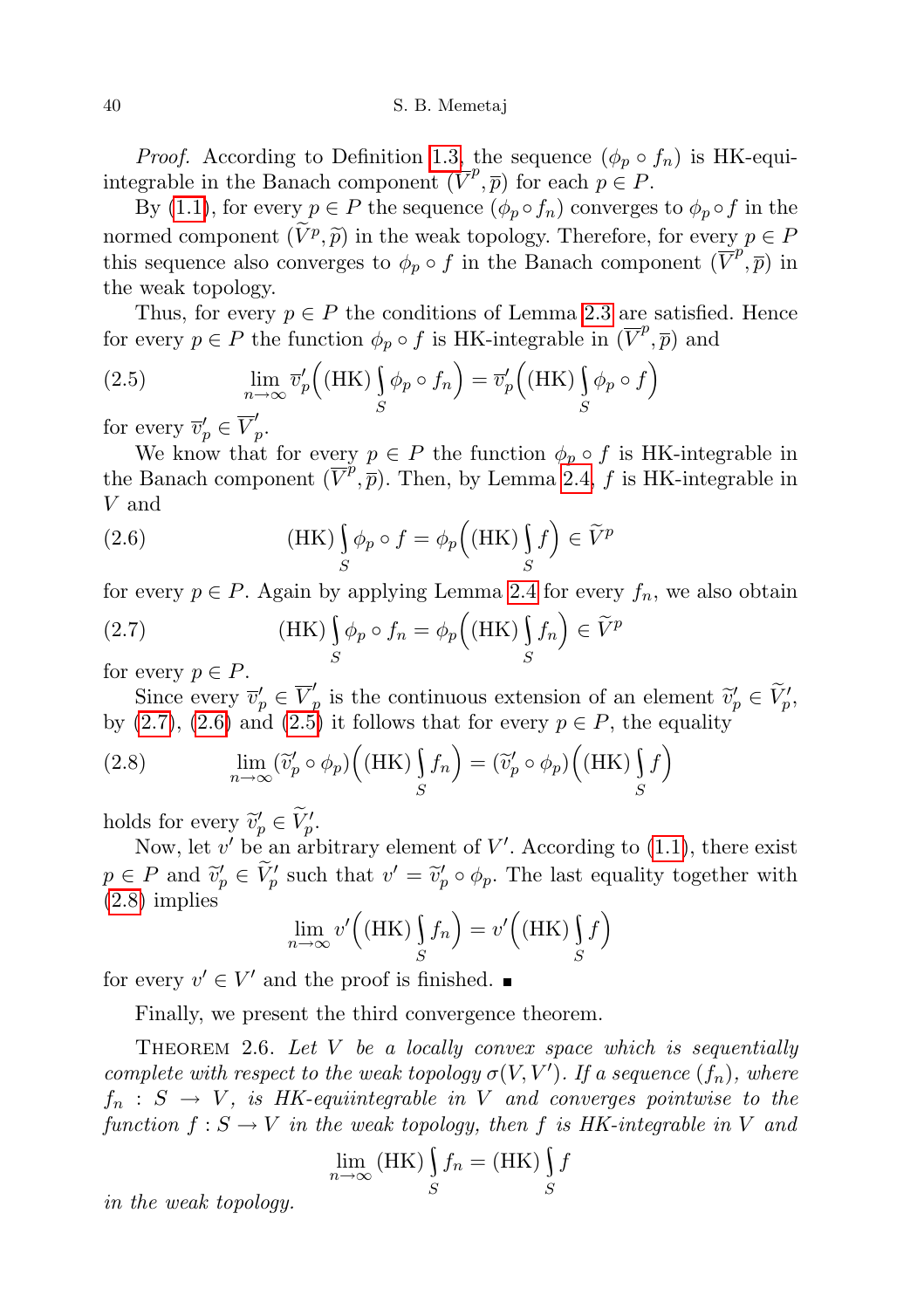*Proof.* The locally convex space  $(V, \sigma(V, V'))$  is Hausdorff (see [\[11,](#page-10-3) Cor. IV.6.1, p. 107). Denote by  $P'$  the family of all continuous seminorms in  $(V, \sigma(V, V'))$ . Since  $P' \subset P$ , the sequence  $(f_n)$  is HK-equiintegrable in  $(V, \sigma(V, V'))$  and converges to f in this space. Thus, the conditions of The-orem [2.1](#page-3-0) are satisfied. Hence there exists  $I_f \in V$  such that

<span id="page-8-2"></span>
$$
\lim_{n \to \infty} p' \Big( (\text{HK}) \int_S f_n - I_f \Big) = 0
$$

for every  $p' \in P'$ , and consequently

(2.9) 
$$
\lim_{n \to \infty} v' \left( (HK) \int_S f_n \right) = v'(I_f)
$$

for every  $v' \in V'$ , because  $|v'(\cdot)| \in P'$ .

Let p be any continuous seminorm in V. According to  $(1.1)$ , the sequence  $(\phi_p \circ f_n)$  converges to  $\phi_p \circ f$  in the normed component  $(\tilde{V}^p, \tilde{p})$  with respect<br>to the weak topology Consequently  $(\phi_p \circ f_p)$  also converges to  $\phi_p \circ f$  in to the weak topology. Consequently,  $(\phi_p \circ f_n)$  also converges to  $\phi_p \circ f$  in the Banach component  $(\overline{V}^p, \overline{p})$  with respect to the weak topology. Thus,  $(\phi_p \circ f_n)$  is HK-equiintegrable in  $(\widetilde{V}^p, \widetilde{p})$  and converges to  $\phi_p \circ f$  in  $(\overline{V}^p, \overline{p})$ <br>with respect to the weak topology. Then, by Lemma 2.3, the function  $\phi_p \circ f$ with respect to the weak topology. Then, by Lemma [2.3,](#page-4-0) the function  $\phi_p \circ f$ is HK-integrable in  $(\overline{V}^p, \overline{p})$  and

$$
\lim_{n \to \infty} \overline{v}'_p \left( (HK) \int_S \phi_p \circ f_n \right) = \overline{v}'_p \left( (HK) \int_S \phi_p \circ f \right)
$$

for every  $\overline{v}'_p \in \overline{V}'_p$  $v'_p$ ; since every  $\overline{v}'_p \in \overline{V}'_p$  $p'$  is the continuous extension of an element  $\tilde{v}'_p \in \tilde{V}'_p$ , it follows that

<span id="page-8-0"></span>(2.10) 
$$
\lim_{n \to \infty} \widetilde{v}'_p \left( (\text{HK}) \int_S \phi_p \circ f_n \right) = \overline{v}'_p \left( (\text{HK}) \int_S \phi_p \circ f \right)
$$

for every  $\widetilde{v}'_p \in \widetilde{V}'_p$ , where  $\overline{v}'_p$  is the continuous extension of  $\widetilde{v}'_p$ .<br>By employing Larges 2.2, for every  $\phi$ , of the obtain

By applying Lemma [2.2,](#page-4-2) for every  $\phi_p \circ f_n$  we obtain

$$
\widetilde{v}'_p((HK)\int_S \phi_p \circ f_n) = (HK)\int_S \widetilde{v}'_p \circ (\phi_p \circ f_n) = (HK)\int_S v'_p \circ f_n,
$$

where  $v'_p = \tilde{v}'_p \circ \phi_p$ , and again by applying Lemma [2.2,](#page-4-2) for every n,

<span id="page-8-1"></span>
$$
(\text{HK}) \int_{S} v'_p \circ f_n = v'_p \Big( (\text{HK}) \int_{S} f_n \Big),
$$

and consequently

(2.11) 
$$
\widetilde{v}_p'\Big((HK)\int_S \phi_p \circ f_n\Big) = v'_p\Big((HK)\int_S f_n\Big).
$$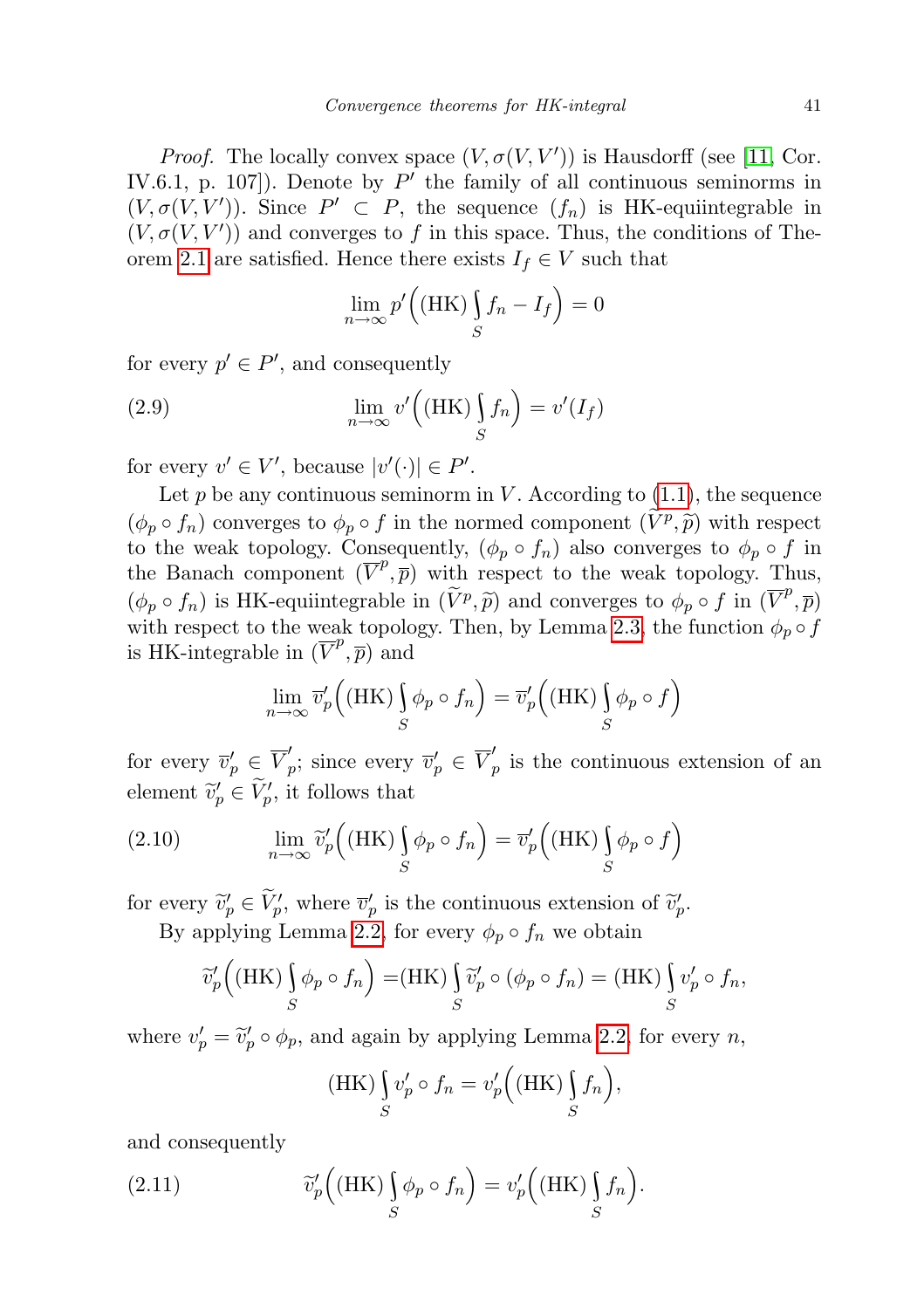<span id="page-9-7"></span>Hence, by  $(2.10)$  and  $(2.11)$ , we get

(2.12) 
$$
\lim_{n \to \infty} v'_p \left( (\text{HK}) \int_S f_n \right) = \overline{v}'_p \left( (\text{HK}) \int_S \phi_p \circ f \right).
$$

Also, according to [\(2.9\)](#page-8-2), we have

(2.13) 
$$
\lim_{n \to \infty} v'_p \left( (\text{HK}) \int_S f_n \right) = v'_p(I_f) = \widetilde{v}'_p(\phi_p(I_f))
$$

for every  $v'_p \in V'_p$ . Hence, by [\(2.12\)](#page-9-7) and [\(2.13\)](#page-9-8), we obtain

<span id="page-9-8"></span>
$$
\widetilde{v}'_p(\phi_p(I_f)) = \overline{v}'_p((HK) \underset{S}{\int} \phi_p \circ f)
$$

for every  $\widetilde{v}'_p \in \widetilde{V}'_p$ , where  $\overline{v}'_p$  is the continuous extension of  $\widetilde{v}'_p$ . Consequently,

$$
\overline{v}'_p(\phi_p(I_f)) = \overline{v}'_p((HK) \underset{S}{\int} \phi_p \circ f)
$$

for every  $\overline{v}'_p \in \overline{V}'_p$  and according to [\[11,](#page-10-3) Corollary IV.6.2], this means that

(HK) 
$$
\int_{S} \phi_p \circ f = \phi_p(I_f) \in \widetilde{V}^p.
$$

Therefore, by Theorem [1.2,](#page-2-2) the function  $f$  is HK-integrable and

$$
(\mathbf{HK}) \int_{S} f = I_f. \blacksquare
$$

Acknowledgments. The author thanks the referee for his careful reading of the manuscript and a number of valuable suggestions which helped to improve the paper.

## References

- <span id="page-9-2"></span>[1] B. Bongiorno and L. Di Piazza, Convergence theorem for generalized Riemann– Stieltjes integrals, Real Anal. Exchange 17 (1991-92), 339–361.
- <span id="page-9-5"></span>[2] L. Di Piazza, Kurzweil–Henstock type integration on Banach spaces, ibid. 29  $(2003/2004), 543-555.$
- <span id="page-9-3"></span>[3] R. A. Gordon, Another look at a convergence theorem for the Henstock integral, ibid. 15 (1989/90), 724–728.
- <span id="page-9-4"></span>[4] —, The Integrals of Lebesgue, Denjoy, Perron and Henstock, Grad. Stud. Math. 4, Amer. Math. Soc., 1991.
- <span id="page-9-6"></span>[\[5\]](http://dx.doi.org/10.1007/BF01361183) Y. Komura, Some examples on linear topological spaces, Math. Ann. 153 (1964), 150–162.
- <span id="page-9-1"></span>[6] J. Kurzweil, Nichtabsolut Konvergente Integrale, Teubner-Texte Math. 26, Teubner, Leipzig, 1980.
- <span id="page-9-0"></span>[7] V. Marraffa, Riemann type integrals for functions taking values in a locally convex space, Czechoslovak Math. J. 56 (2006), 445–490.